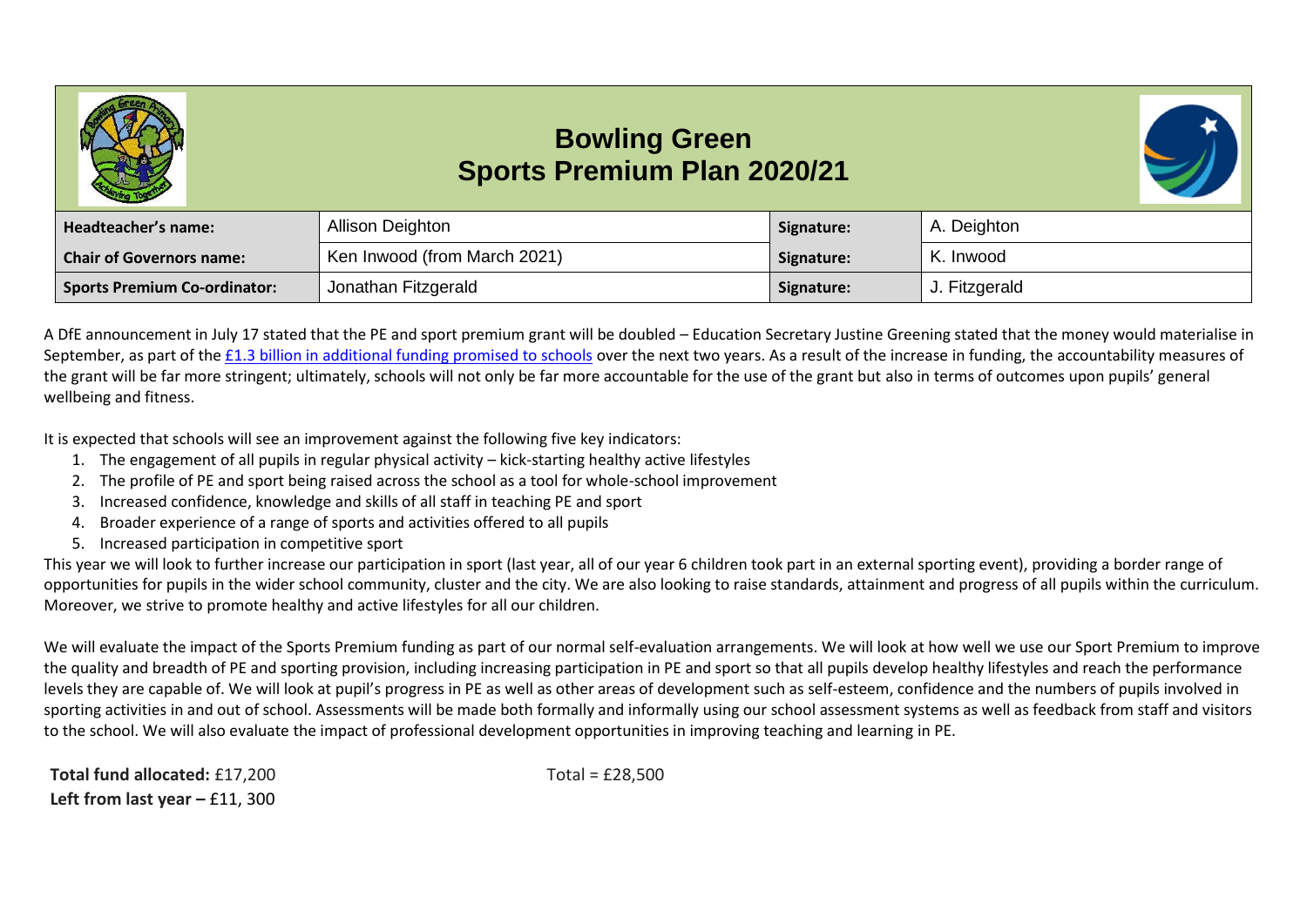Support for review and reflection - considering the 5 key indicators from DfE, what development needs are a priority for your setting and your pupils now and why? Use the space below to reflect on previous spend and key achievements and areas for development.

## **Action Plan and Budget Tracking**

Capture your intended annual spend against the 5 key indicators. Clarify the success criteria and evidence of impact that you intend to measure to evaluate for pupils today and for the future.

| Academic Year: 2020/21<br>Key indicator 1: The engagement of all pupils in regular physical activity - Chief Medical Officer guidelines recommend that primary          | Total fund allocated: £17,200<br>Left from last year $-$ £11, 300<br>Total = $£28,500$                                                                              | Date Updated: August 2020                                                                                                    |                                                                                                                                                                                                                                                                                                                                                                                                                       | Percentage of total allocation:                                                                                                           |
|-------------------------------------------------------------------------------------------------------------------------------------------------------------------------|---------------------------------------------------------------------------------------------------------------------------------------------------------------------|------------------------------------------------------------------------------------------------------------------------------|-----------------------------------------------------------------------------------------------------------------------------------------------------------------------------------------------------------------------------------------------------------------------------------------------------------------------------------------------------------------------------------------------------------------------|-------------------------------------------------------------------------------------------------------------------------------------------|
| school pupils undertake at least 30 minutes of physical activity a day in school<br>Intent                                                                              | Implementation                                                                                                                                                      |                                                                                                                              | Impact                                                                                                                                                                                                                                                                                                                                                                                                                | £4780<br>$= 17%$                                                                                                                          |
| Your school focus should be clear what<br>you want the pupils to know and be<br>able to do and about<br>what they need to learn and to<br>consolidate through practice: | Make sure your actions to achieve are<br>linked to your intentions:                                                                                                 | Funding<br>allocated:                                                                                                        |                                                                                                                                                                                                                                                                                                                                                                                                                       | Sustainability and suggested next<br>steps:                                                                                               |
| Increased focus on the 1K- a day with<br>marked out path and timings for<br>children.                                                                                   | Each class to participate daily.                                                                                                                                    | Markings in<br>playground:<br>$£1000$ approx                                                                                 | Some classes are partaking daily. Children<br>have focused, purposeful time. Purpose<br>given through 'round the world' challenge -<br>displayed.                                                                                                                                                                                                                                                                     | All classes to complete daily.                                                                                                            |
| To increase the amounts of physical<br>activities on offer to children by offering<br>a wider range of sports.                                                          | 'Sports Cool' to be trialled and rolled<br>out to different classes. 1-day free<br>taster then £70 per session (2 coaches)<br>for up to 30 children (KS2 initially) | $£420$ for a 6-<br><b>week</b><br>programme.<br>9 programmes<br>$9x£420=$<br>Total= £3780<br>lNo cost<br><i>implications</i> | Trialled and initial club has begun (first<br>session 3.12.20 - too early to assess and<br>evaluate so far)<br>First sessions were well-received - big take<br>up. Has had to be postponed owing to<br>Lockdown.<br>Sessions to resume after Easter.<br>From Learning Walks and informal visits,<br>have seen this happening and children<br>engaged and enjoying.<br>Brain breaks still taking place within school - | Review after Christmas.<br>Very positive feedback from children and<br>families for Sports Cool coaching sessions<br>to continue 2021/22. |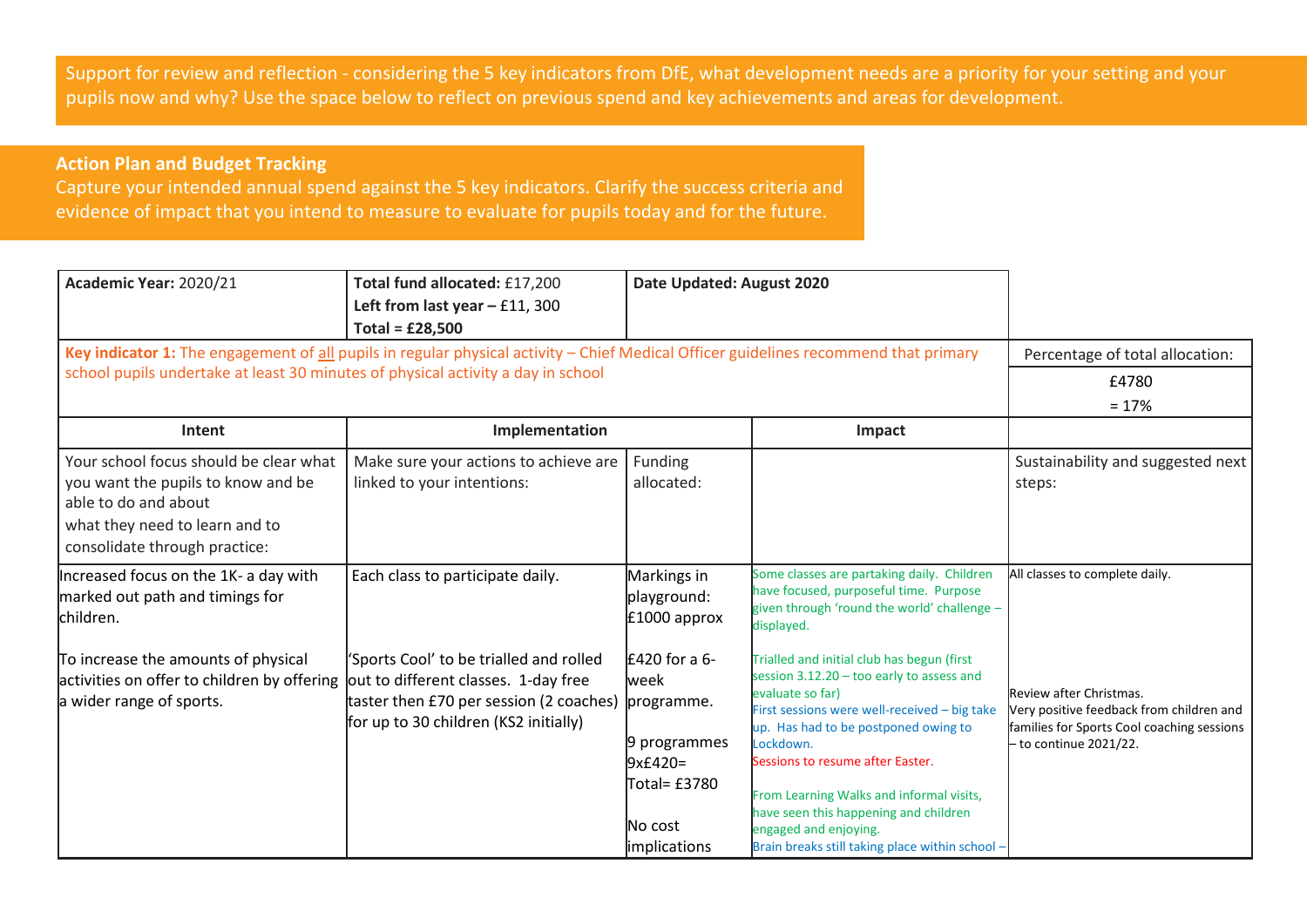| To ensure all children are taking part in<br>daily activities.                                                                                                          | Daily classes such as 'Go Noodle' are<br>included into 'brain breaks' for children.                                               | Total = £4780         | monitor if these are being suggested<br>remotely also.<br>All classes encouraged to use Daily Mile<br>track for fitness and break time. Markings<br>have been widely utilised and 'long distance'<br>will be an event at Sports Day for KS2.<br>Sports Cool sessions continue after school<br>KS1 and KS2 bubbles) - provided free and<br>offered to all. Activities and focuses have<br>changed per term, e.g. multi-sports, cricket<br>Sports Cool sessions continue at lunchtimes<br>on a rota per class.<br>Cricket and Rugby clubs into school for<br>Summer term for KS2 classes.<br>Brain Breaks continue to be encouraged for<br>all, including Just Dance, GoNoodle, Joe<br>Wicks.<br>Boom box' purchased for aerobic sessions<br>and dance in the playground. | Continued monitor and focus of daily<br>fitness – lunchtimes, playtimes, 'break'. |
|-------------------------------------------------------------------------------------------------------------------------------------------------------------------------|-----------------------------------------------------------------------------------------------------------------------------------|-----------------------|-------------------------------------------------------------------------------------------------------------------------------------------------------------------------------------------------------------------------------------------------------------------------------------------------------------------------------------------------------------------------------------------------------------------------------------------------------------------------------------------------------------------------------------------------------------------------------------------------------------------------------------------------------------------------------------------------------------------------------------------------------------------------|-----------------------------------------------------------------------------------|
|                                                                                                                                                                         | Key indicator 2: The profile of PESSPA being raised across the school as a tool for whole school improvement                      |                       |                                                                                                                                                                                                                                                                                                                                                                                                                                                                                                                                                                                                                                                                                                                                                                         | Percentage of total allocation:<br>14%<br>£4049                                   |
| Intent                                                                                                                                                                  | Implementation                                                                                                                    |                       | Impact                                                                                                                                                                                                                                                                                                                                                                                                                                                                                                                                                                                                                                                                                                                                                                  |                                                                                   |
| Your school focus should be clear what<br>you want the pupils to know and be<br>able to do and about<br>what they need to learn and to<br>consolidate through practice: | Make sure your actions to achieve are<br>linked to your intentions:                                                               | Funding<br>allocated: | Evidence of impact: what do<br>pupils now know and what can<br>they now do? What has<br>changed?                                                                                                                                                                                                                                                                                                                                                                                                                                                                                                                                                                                                                                                                        | Sustainability and suggested next<br>steps:                                       |
| To provide all teaching staff with CPD<br>within P.E.                                                                                                                   | Employ 'Real PE' scheme which<br>includes structured P.E. training for all<br>teaching staff, including HLTAs where<br>necessary. | £1900                 | All teaching and one HLTA (who covers P.E.)<br>have received training and scheme is being<br>used well. Consistent delivery and approach access.<br>to teaching and delivery of P.E. staff report<br>that they feel more confident and have a<br>clear structure and purpose to P.E. lessons<br>Where possible, lessons are followed but<br>this is not always.<br>Use of online portal to support home                                                                                                                                                                                                                                                                                                                                                                 | Questionnaire for staff and pupils<br>following Real PE CPD and online portal     |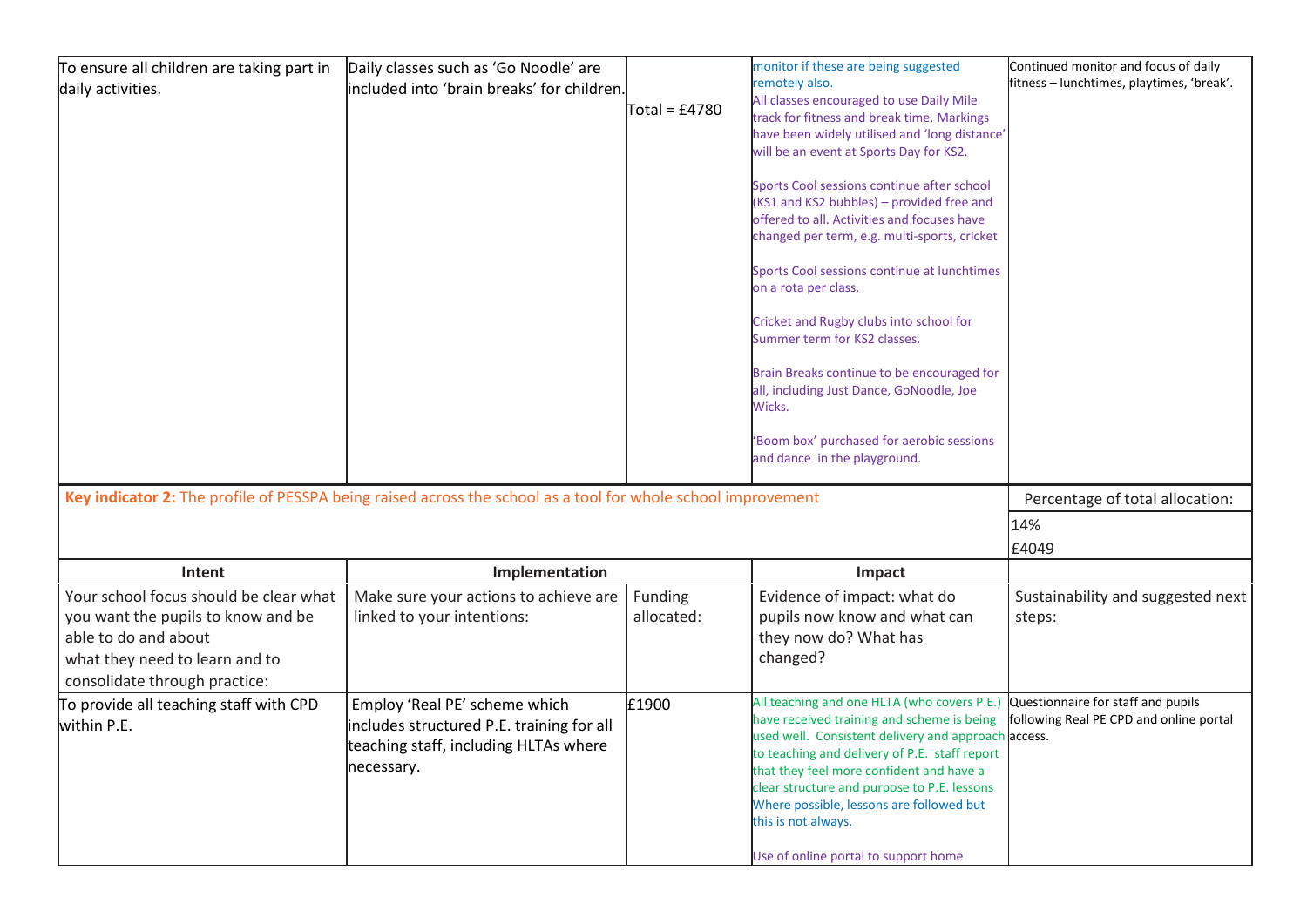| Training for Play Leaders and lunchtime<br>staff to engage more pupils during<br>unstructured times.                                             | <b>Colin Crowther – Brooksbank to train</b><br>play leaders. Purchase of specific<br>equipment to enable activities can go<br>lahead.                                                                   | £275                 | learning and for staff CPD. CPD bookings<br>made for next year - specifically for new<br>staff. Successes of Real PE shared across<br>MAT schools.<br>Contact made but unable to organise<br>currently. No change.<br>No change due to COVID restrictions and<br>visitors to school. JS spoken to Colin<br>Crowther (BBS) to assess for next year. Now<br>trained and risk assessed - next year?                                                                                                     | To embed - following further discussion<br>with Colin Crowther.                                  |
|--------------------------------------------------------------------------------------------------------------------------------------------------|---------------------------------------------------------------------------------------------------------------------------------------------------------------------------------------------------------|----------------------|------------------------------------------------------------------------------------------------------------------------------------------------------------------------------------------------------------------------------------------------------------------------------------------------------------------------------------------------------------------------------------------------------------------------------------------------------------------------------------------------------|--------------------------------------------------------------------------------------------------|
| Investment in equipment for different<br>types of sport to be made available and<br>introduced to all children in order to<br>enhance provision. | Throughout the year, classes to be<br>introduced to different sporting<br>equipment and how to play and use<br>these $-$ e.g golf, stilts (lower level),<br>hoola, cheerleading.                        | E515                 | Not done as yet.<br>No change<br>Large purchase order placed, following pupil<br>and teacher input, as well as resource<br>auditing from subject leader.                                                                                                                                                                                                                                                                                                                                             | Teacher and pupil feedback positive.<br>After next sessions, ask children to record<br>thoughts. |
| Explore possibilities of widening<br>exposure to different types of sport.                                                                       | Explore companies who offer different<br>types of sporting experiences, e.g.<br>martial arts/forest school leaders and<br>host 'experiences' and 'taster sessions'<br>for all children to take part in. | £1359<br>Total £4049 | Forest School has been delivered as part of<br>cluster - 'Ultimate Frisbee' sessions have<br>been delivered as a taster session -<br>engagement was high and 'after school club'<br>is now full. Positive feedback from children<br>and parents.<br>This is on hold owing to Lockdown.<br>Beginning after Easter.<br>Forest school session offered, taster sessions<br>from cricket and rugby coaches. Cricket and<br>rugby PE sessions delivered to KS2 pupils -<br>positive pupil voice responses. | Continue accessing Forest School<br>environment locally.                                         |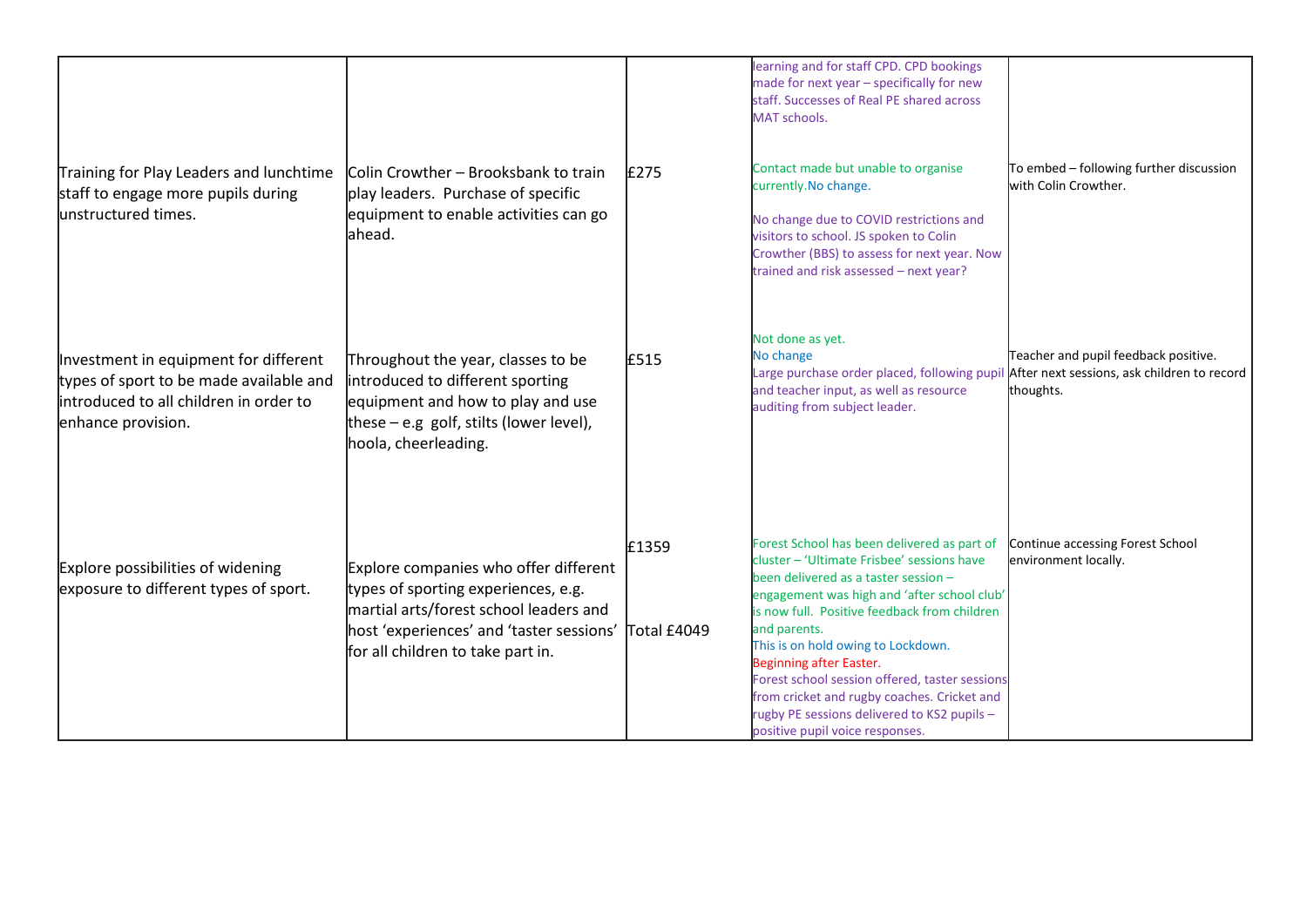| Key indicator 3: Increased confidence, knowledge and skills of all staff in teaching PE and sport                                                                                                  |                                                                                                           |                                                         |                                                                                                                                                                                                                                                                                                                                                                                                                                                                                                                                                           | Percentage of total allocation:                                                |
|----------------------------------------------------------------------------------------------------------------------------------------------------------------------------------------------------|-----------------------------------------------------------------------------------------------------------|---------------------------------------------------------|-----------------------------------------------------------------------------------------------------------------------------------------------------------------------------------------------------------------------------------------------------------------------------------------------------------------------------------------------------------------------------------------------------------------------------------------------------------------------------------------------------------------------------------------------------------|--------------------------------------------------------------------------------|
|                                                                                                                                                                                                    |                                                                                                           |                                                         |                                                                                                                                                                                                                                                                                                                                                                                                                                                                                                                                                           | 9%                                                                             |
| Intent                                                                                                                                                                                             | Implementation                                                                                            |                                                         | Impact                                                                                                                                                                                                                                                                                                                                                                                                                                                                                                                                                    | £2680                                                                          |
|                                                                                                                                                                                                    |                                                                                                           |                                                         |                                                                                                                                                                                                                                                                                                                                                                                                                                                                                                                                                           |                                                                                |
| Your school focus should be clear what<br>you want the pupils to know and be able<br>to do and about what they need to learn<br>and to consolidate through practice:                               | Make sure your actions to achieve<br>are linked to your intentions:                                       | Funding<br>allocated:                                   | Evidence of impact: what do pupils<br>now know and what can they now<br>do? What has changed?                                                                                                                                                                                                                                                                                                                                                                                                                                                             | Sustainability and suggested<br>next steps:                                    |
| That there is increased CPD for all staff<br>who deliver P.E.                                                                                                                                      | To provide CPD for all teaching staff<br>(with non-teaching staff invited)<br>through 'Real P.E.' scheme. | £1000 for<br>additional CPD                             | As above                                                                                                                                                                                                                                                                                                                                                                                                                                                                                                                                                  | Real PE CPD sessions arranged and<br>organised for 2021/22.                    |
| That staff knowledge, understanding and Deployment of specialist sports<br>skills about how to teach P.E. effectively<br>improves.<br>To upskill staff in a wider range of<br>sporting activities. | coaches for 2 afternoons per week.                                                                        | afternoon per<br>week. 24 weeks<br>£1680<br>Total £2680 | <b>£35 per hour for 1</b> Not deployed as yet (Covid)<br>On hold owing to Lockdown<br>KS2 children have had weekly cricket or rugby sports.<br>coaches deliver one PE session per week.<br>Enthusiastic response from pupil voice<br>surveys.<br>Over the year, all staff have accessed Real PE<br>CPD sessions $-2x$ twilights.<br>Progression of skills document created and<br>shared by JF.<br>Assessment training on Real PE - for teachers<br>to assess accurately, access gaps in skills and<br>support lowest 20%. Staff confidence has<br>risen. | To continue to organise and arrange -<br>supporting children's access to wider |
| Key indicator 4: Broader experience of a range of sports and activities offered to all pupils                                                                                                      |                                                                                                           |                                                         |                                                                                                                                                                                                                                                                                                                                                                                                                                                                                                                                                           | Percentage of total allocation:                                                |
|                                                                                                                                                                                                    |                                                                                                           |                                                         |                                                                                                                                                                                                                                                                                                                                                                                                                                                                                                                                                           | 50%<br>14,216                                                                  |
| Intent                                                                                                                                                                                             | Implementation                                                                                            |                                                         | Impact                                                                                                                                                                                                                                                                                                                                                                                                                                                                                                                                                    |                                                                                |
| Your school focus should be clear what<br>you want the pupils to know and be able<br>to do and about what they need to learn<br>and to consolidate through practice:                               | Make sure your actions to achieve<br>are linked to your intentions:                                       | Funding<br>allocated:                                   | Evidence of impact: what do pupils<br>now know and what can they now<br>do? What has changed?                                                                                                                                                                                                                                                                                                                                                                                                                                                             | Sustainability and suggested<br>next steps:                                    |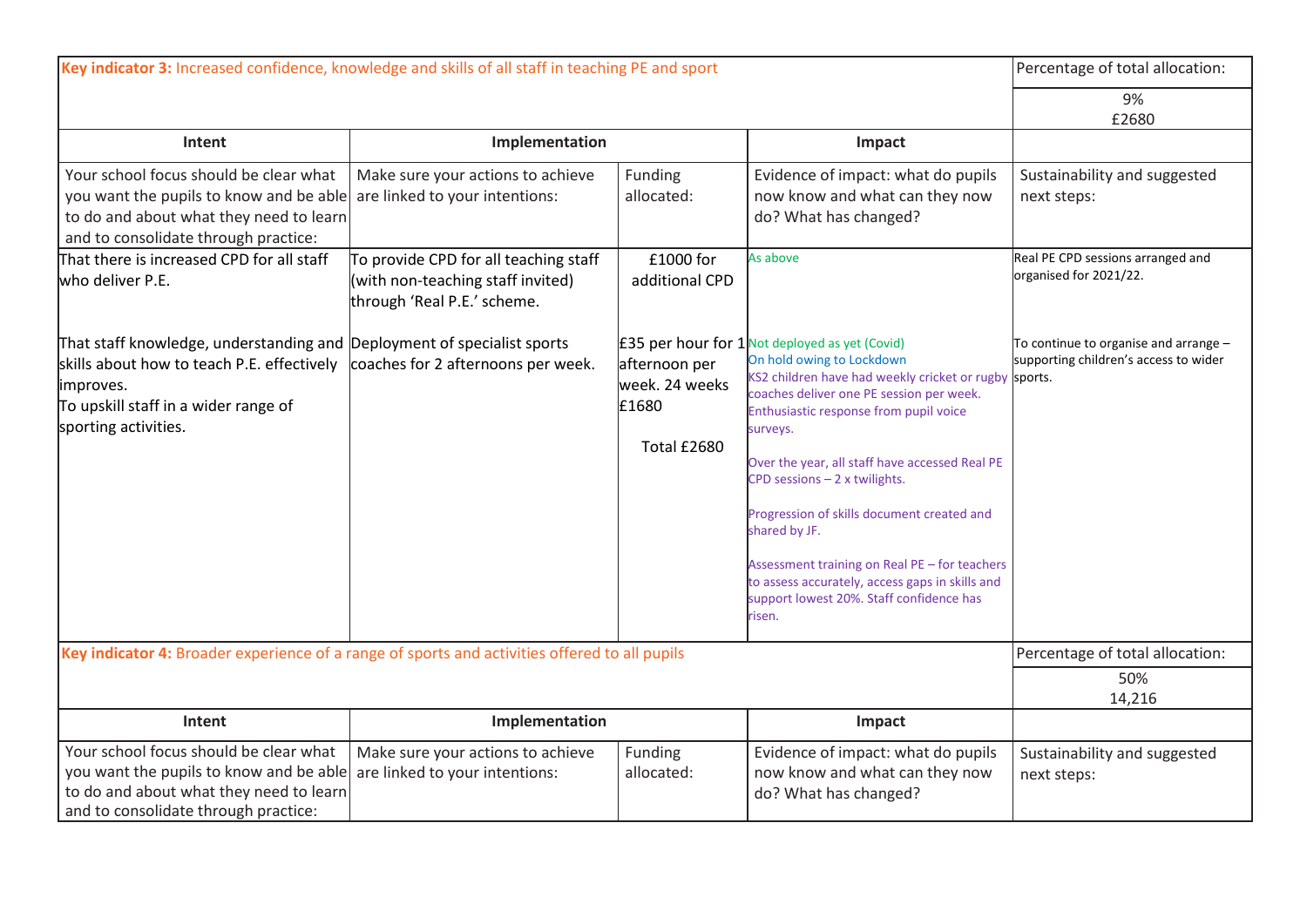| That all children are given the                                                   | Wider range of activities on offer to   | As above $-$       | Real P.E. offers wider range of activities and                                                                                |                                           |
|-----------------------------------------------------------------------------------|-----------------------------------------|--------------------|-------------------------------------------------------------------------------------------------------------------------------|-------------------------------------------|
| opportunity to access a wide range of                                             | all children through P.E. lessons by    | already allocated. | skills which meat all children's needs and                                                                                    | Need to evaluate impact and explore       |
| sporting activities.                                                              | following the purchased scheme of       |                    | focus on skills that aren't necessarily linked to $ $ how to assess further.<br>a sport. There is challenge for all and it is |                                           |
|                                                                                   | work and Sports Cool incentive which    |                    | different to previous P.E. lessons, whilst                                                                                    |                                           |
|                                                                                   | focuses on different sports such as     |                    | teaching core skills                                                                                                          |                                           |
|                                                                                   | golf, frisbee etc. (as allocated above) |                    | See above - adaptaptions where possible -                                                                                     |                                           |
|                                                                                   |                                         |                    | activities which can be delivered remotely are<br>but these are limited.                                                      |                                           |
|                                                                                   |                                         |                    | Further clubs, cricket, rugby, frisbee and                                                                                    | Explore purchasing                        |
|                                                                                   |                                         |                    | beginning after Easter.                                                                                                       |                                           |
|                                                                                   |                                         |                    | Continued exploration of further sporting                                                                                     |                                           |
| That all children are able to participate at Lunchtime clubs to include football, |                                         | £35 per hour       | activities and skills, inc. multi-sports club,<br>increased events for Sports Day including class                             |                                           |
| their own level of ability, age and fitness. cricket, multi-sports.               |                                         | For 4 hours per    | practices, PE equipment purchased and                                                                                         | Continue to develop offer of further      |
|                                                                                   |                                         | week for 18        | restocked, e.g. boccia, tennis, football nets,                                                                                | sports - speaking to a provider who       |
|                                                                                   |                                         | weeks              | gross motor 'physical literacy' resources.                                                                                    |                                           |
|                                                                                   |                                         |                    |                                                                                                                               | offers archery club, for example.         |
|                                                                                   |                                         |                    |                                                                                                                               |                                           |
| That sporting activities offered are varied Offer gymnastics and dance clubs,     |                                         | Multisport -       | Multi-skills is taking place once a week - lunch                                                                              |                                           |
| and appeal to a wide range of children.                                           | funded by the school.                   | £2520              | time staff have reported how focused and                                                                                      | To engage with services and offer to      |
|                                                                                   |                                         |                    | engaged children are during this time and                                                                                     |                                           |
|                                                                                   |                                         | 18 weeks of        | have offered to lead this themselves.                                                                                         | children 2021/22                          |
|                                                                                   |                                         | gym/dance @£60     | Intention was to increase to 2x per week but                                                                                  |                                           |
|                                                                                   |                                         | per                | only one session delivered pre-lockdown.<br>Increasing to 2x sessions - 1 for ks1/ks2                                         |                                           |
|                                                                                   |                                         | session=£1080      |                                                                                                                               |                                           |
|                                                                                   |                                         |                    | Not in place as yet.                                                                                                          |                                           |
|                                                                                   |                                         | £10,616            | No change                                                                                                                     |                                           |
|                                                                                   |                                         |                    | No change - PE lessons and clubs outdoors<br>due to COVID risk assessment                                                     |                                           |
|                                                                                   |                                         | Total = $£14,216$  |                                                                                                                               |                                           |
|                                                                                   |                                         |                    | Real PE scheme is skill-based and applicable to                                                                               |                                           |
| That physical activity is increased through Children learn new skills and become  |                                         |                    | all sports, not just sole discipline.                                                                                         |                                           |
| independent use of new equipment.                                                 | independent in their play and usage     |                    |                                                                                                                               |                                           |
|                                                                                   | of equipment.                           |                    | Equipment installed and are used daily -                                                                                      | To ensure staff at all levels know how to |
|                                                                                   | Key focus on KS1/EYFS                   |                    | children engaged well and playtimes and                                                                                       |                                           |
|                                                                                   |                                         |                    | lunchtimes are resulting in fewer incidents of                                                                                | safely use and promote independence.      |
|                                                                                   |                                         |                    | behaviour to deal with. Children have access<br>to more physical activity during free periods                                 |                                           |
|                                                                                   |                                         |                    | Equipment well used and routines to keep                                                                                      |                                           |
|                                                                                   |                                         |                    | Covid-safe are well-established                                                                                               |                                           |
|                                                                                   |                                         |                    |                                                                                                                               |                                           |
|                                                                                   |                                         |                    | Lunchtime, PE and provision equipment mass                                                                                    |                                           |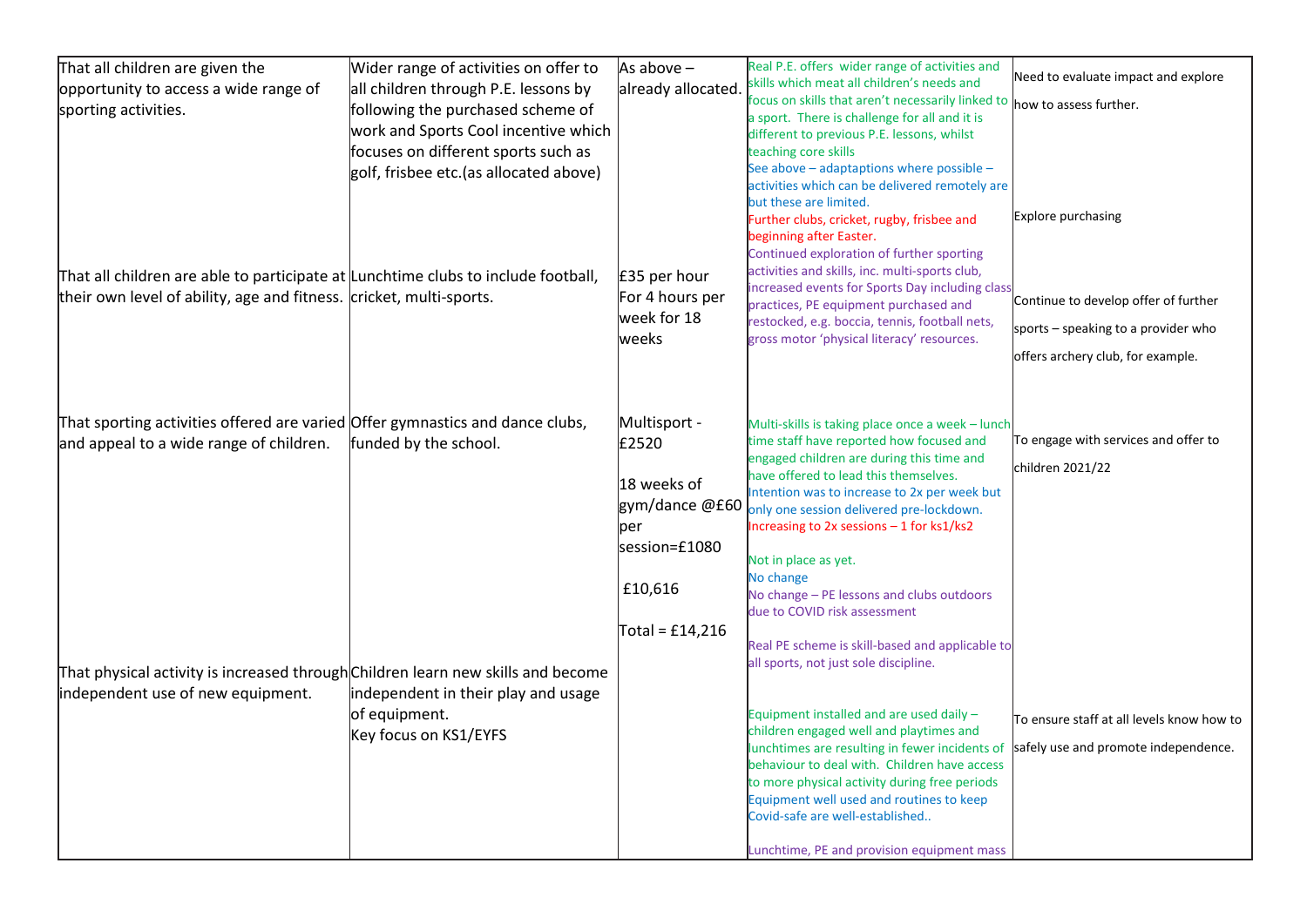|  | purchase and teacher modelling of use<br>increased across the Key Stage in light of staff<br>development of modelling, building |  |
|--|---------------------------------------------------------------------------------------------------------------------------------|--|
|  | independence and resilience in EYFS.                                                                                            |  |
|  |                                                                                                                                 |  |

| Key indicator 5: Increased participation in competitive sport                                                                                                        |                                                                                                                                                                 |                       |                                                                                                                                                                                                       | Percentage of total allocation:                                           |
|----------------------------------------------------------------------------------------------------------------------------------------------------------------------|-----------------------------------------------------------------------------------------------------------------------------------------------------------------|-----------------------|-------------------------------------------------------------------------------------------------------------------------------------------------------------------------------------------------------|---------------------------------------------------------------------------|
|                                                                                                                                                                      |                                                                                                                                                                 |                       |                                                                                                                                                                                                       | 10%<br>£2775                                                              |
| Intent                                                                                                                                                               | Implementation                                                                                                                                                  |                       | <b>Impact</b>                                                                                                                                                                                         |                                                                           |
| Your school focus should be clear what<br>you want the pupils to know and be able<br>to do and about what they need to learn<br>and to consolidate through practice: | Make sure your actions to achieve<br>are linked to your intentions:                                                                                             | Funding<br>allocated: | Evidence of impact: what do pupils<br>now know and what can they now<br>do? What has changed?                                                                                                         | Sustainability and suggested<br>next steps:                               |
| To become involved with competitive<br>events organised within school and also<br>through local cluster schools.                                                     | For travel and transportation costs to $\vert$ £200<br>attend events.                                                                                           |                       | N/A<br>Competitive sport has increased in school but $\vert$ To be a focus next year – children require<br>no transport costs owning to COVID<br>restrictions.                                        | further access to competitive sports<br>outside of Bowling Green Academy. |
| That Bowling Green Primary School is<br>represented in a wider range of local<br>competitions.                                                                       | Purchase uniforms for sporting<br>levents.                                                                                                                      | £1000                 | Not done as yet.<br>No change<br>Some school-based uniform purchased but<br>none for teams due to lack of inter-school<br>events - to focus next year, inc. uniforms.                                 | Uniform costs will still be relevant.                                     |
| To purchase equipment which will<br>encourage children to participate in a<br>wider range of different sporting<br>activities.                                       | Explore different equipment and<br>resources available which appeal to a<br>wider range of abilities and ages.<br>Purchase equipment and training for<br>these. | £1575<br>Total £2775  | Not done as yet.<br>No change.<br>Equipment purchased for lunchtimes and to<br>allow for broader skill application in PE<br>lessons, following Real PE staff training and<br>increased physical time. |                                                                           |

| these.                       |              | increased |
|------------------------------|--------------|-----------|
|                              |              |           |
| Signed off by                |              |           |
| Head Teacher:                | A M Deighton |           |
| Date:                        | 19.10.20     |           |
| Subject Leader: J Fitzgerald |              |           |
| Date:                        | 19.10.20     |           |
|                              |              |           |
|                              |              |           |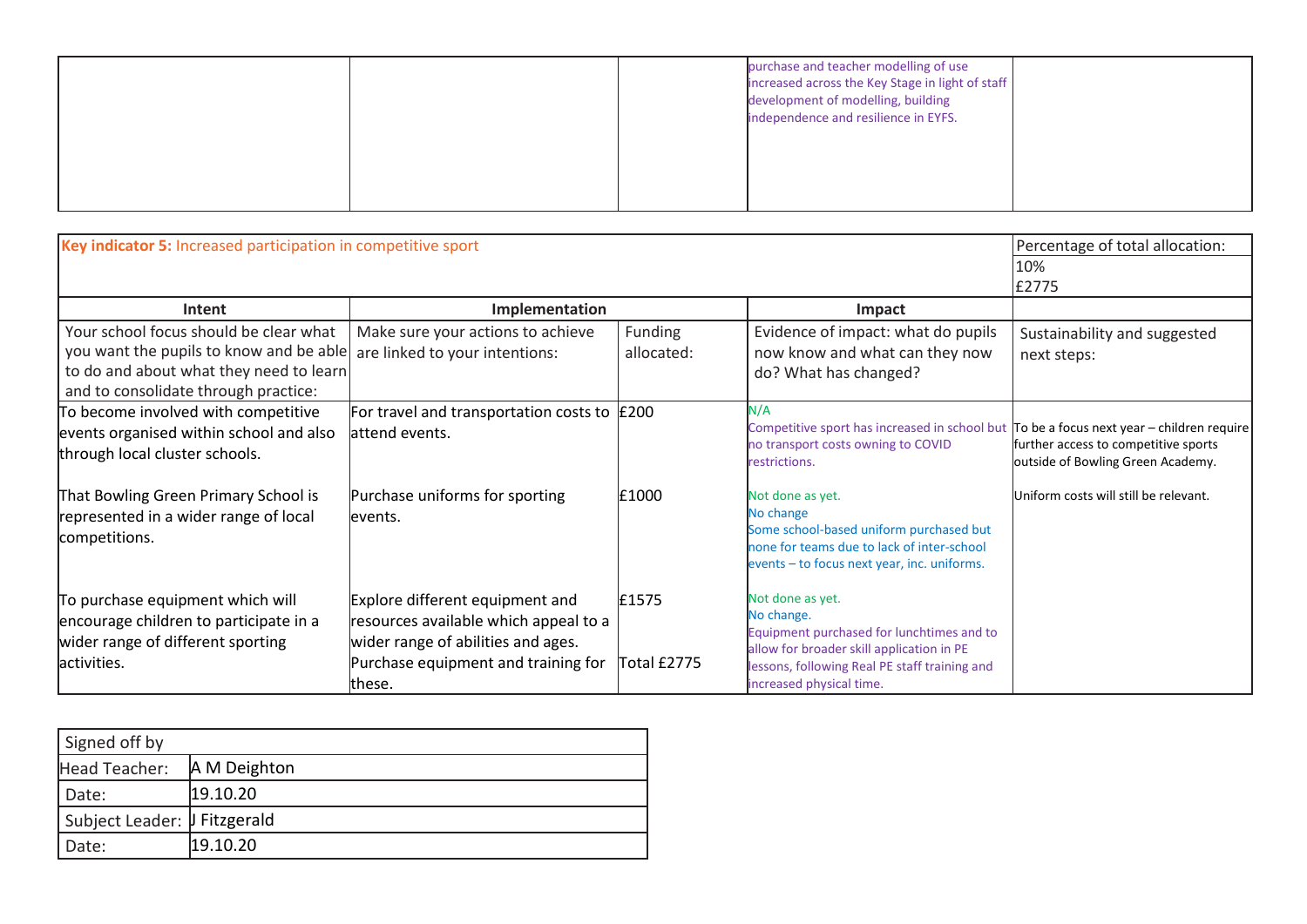| Governor: | Andrew Grime |
|-----------|--------------|
| Date:     | 19.10.20     |

| <b>Review Update</b> |
|----------------------|
| V 3.12.20            |
| V21.01.21            |
| V 31.03.21           |
| V 13.07.21           |
|                      |

| Key achievements to date until July 2021:                                                                                         | Areas for further improvement and baseline evidence of need:                                         |
|-----------------------------------------------------------------------------------------------------------------------------------|------------------------------------------------------------------------------------------------------|
| Engagement of all pupils in regular physical activity                                                                             |                                                                                                      |
| Playground markings and equipment has increased physical time during the day and<br>at lunchtime/playtimes.                       | Increased targeted activities to involve and encourage least active children.                        |
| Y5/6 engagement in electronic Health Needs Survey and results.                                                                    | Daily Mile competitions - to relaunch countries challenge.                                           |
| Daily Mile course laid and encouraged in each class.                                                                              | Re-start of swimming programme for KS2 children after almost two years of<br>swimming pool closures. |
| Free extra-curricular clubs to enable all children to have access to sporting coaching<br>and activity.                           |                                                                                                      |
| Profile of PE and sport is raised across the school as a tool<br>for whole-school improvement                                     |                                                                                                      |
| PE is regarded by all staff as a key part of school development, particularly after<br>lockdown and lack of physical development. | Sports Leader Programme – led by BBS – for a target year group.                                      |
|                                                                                                                                   | Continued CPD on PE and active lessons.                                                              |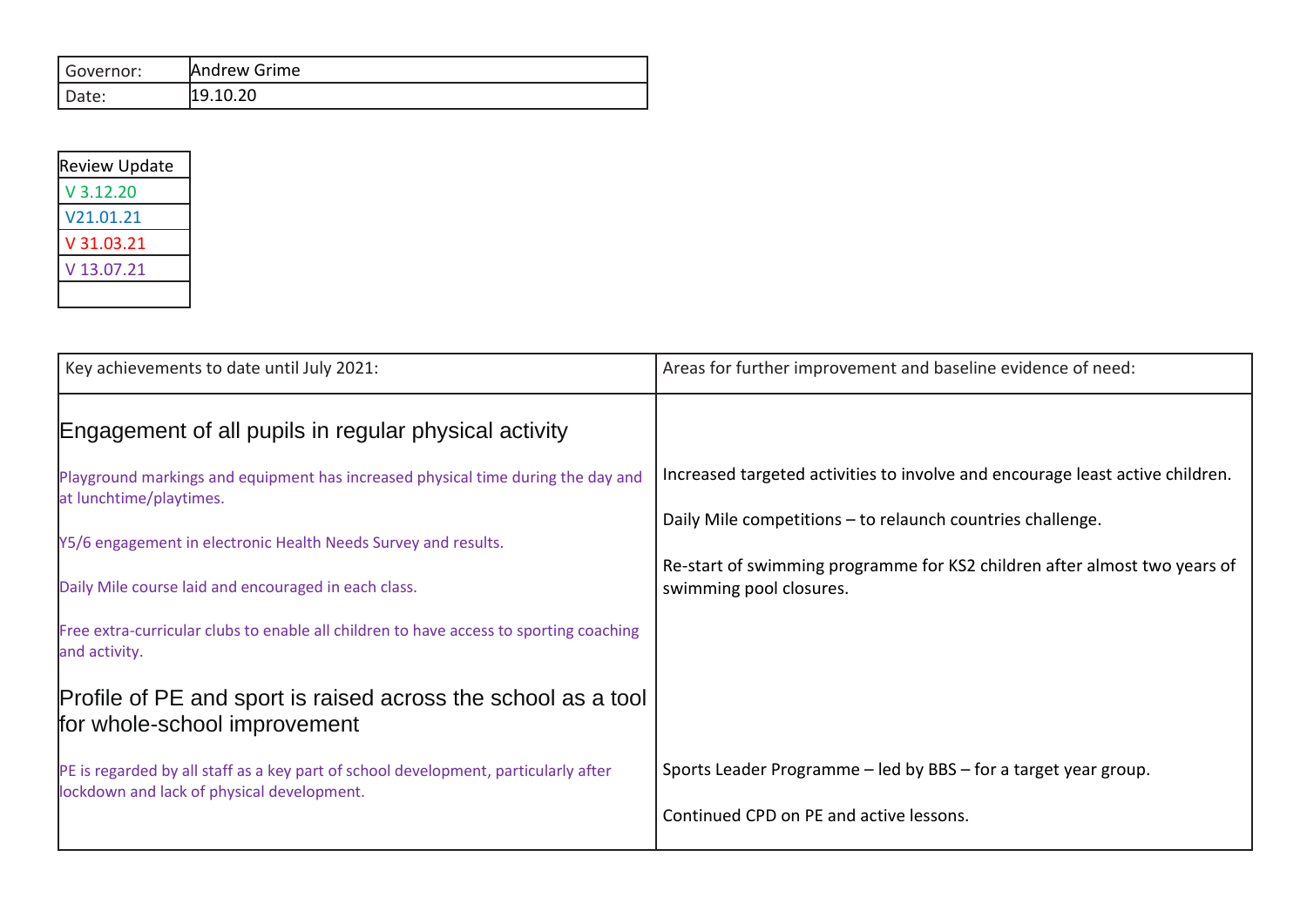| Resource audit and orders have supported PE teaching, including focus events such<br>as Healthy Eating Week, Euro and Olympic-themed days.                                                                                                                                                                                                                                                                                                                                                                                                                                                                             |                                                                                                                                                     |
|------------------------------------------------------------------------------------------------------------------------------------------------------------------------------------------------------------------------------------------------------------------------------------------------------------------------------------------------------------------------------------------------------------------------------------------------------------------------------------------------------------------------------------------------------------------------------------------------------------------------|-----------------------------------------------------------------------------------------------------------------------------------------------------|
| Increased confidence, knowledge and skills of all staff in<br>teaching PE and sport<br>Real PE CPD sessions have had positive impact on increasing physical literacy across<br>school - all staff accessed.<br>Cricket and rugby coaches have been good CPD for teachers while 'team teaching'<br>opportunities have been embedded.                                                                                                                                                                                                                                                                                    | CPD focus, particularly focusing on new teaching staff / non-teaching staff for<br>2021-22 academic year.<br>Continued use of local sports coaches. |
| Sports Cool lunchtime clubs have supported Lunch Time Supervisors with suggested<br>games and activities to embed for key stages.<br>Broader experience of a range of sports and activities<br>offered to all pupils<br>Sports Cool classes have been positively received from families and children (Pupil<br>Voice survey) - access to clubs, particularly for children who may not have been able<br>to owning to cost, and for after-school, extra-curricular activities.<br>Sports Cool have delivered fitness clubs and activity across a variety of disciplines,<br>including frisbee, multi-sport and cricket. | Continued work with Sports Cool providers, focusing on increasing<br>sports/activities.                                                             |
| Increased participation in competitive sport<br>Some in-house events have had competitive elements, inc. Sports Day, but this has<br>been difficult to access outside of school due to COVID restrictions.<br>Daily Mile has competitive edge - round the world for classes to compete.                                                                                                                                                                                                                                                                                                                                | Post-COVID restrictions, coordinate and entering more sport competitions or<br>tournaments across the local area / cluster / MAT.                   |